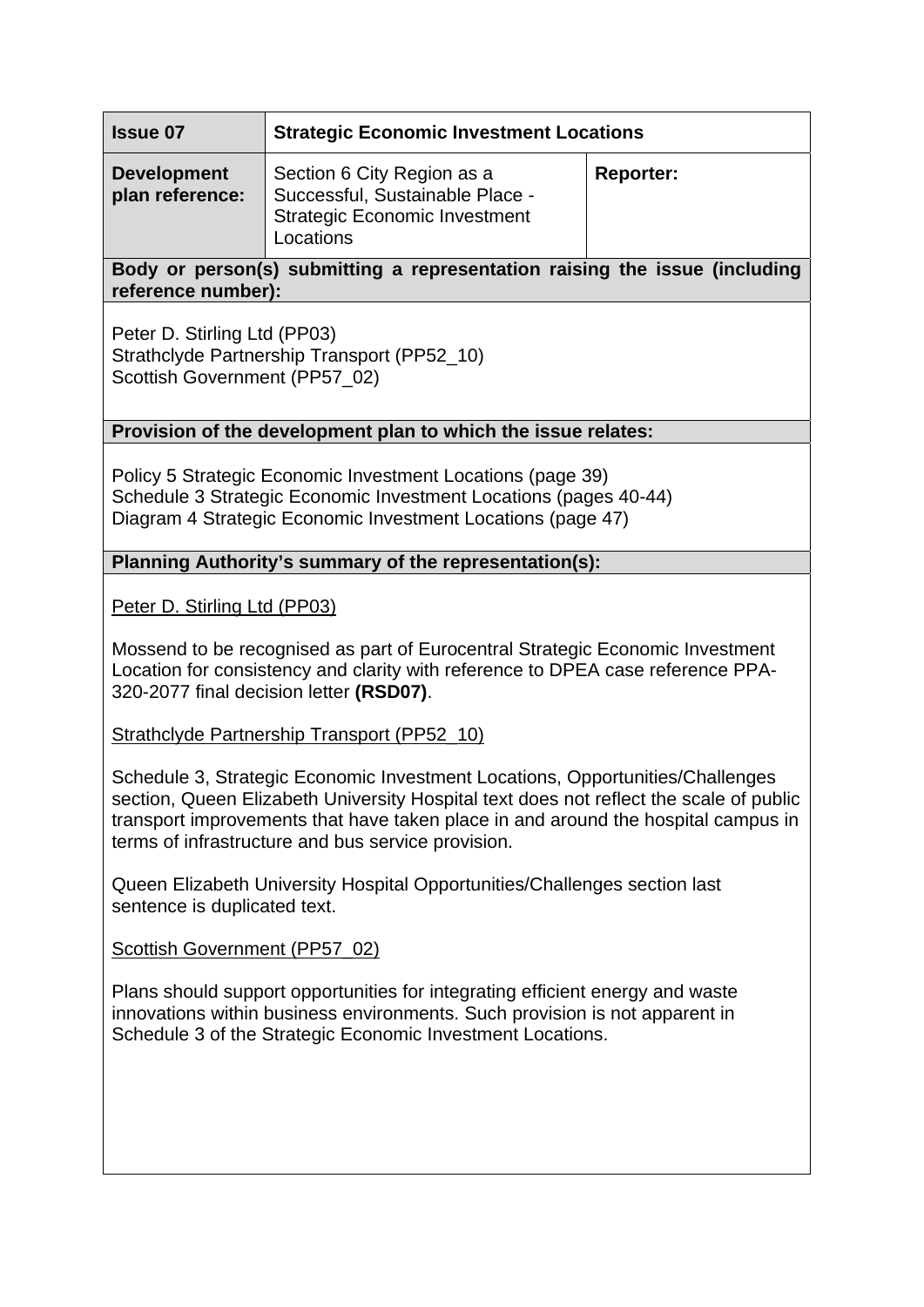## **Modifications sought by those submitting representations:**

### Peter D. Stirling Ltd (PP03)

Schedule 3, Strategic Economic Investment Locations, Change title from 'Eurocentral' to 'Eurocentral/Mossend'.

Schedule 3, in the Opportunities/Challenges column amend to read 'Mossend Railhead and the consented Mossend International Railfreight Park'.

In Diagram 4, Strategic Economic Investment Locations amend Dot 12 on key and map to read 'Eurocentral/Mossend'.

## Strathclyde Partnership Transport (PP52\_10)

Schedule 3, Strategic Economic Investment Locations - Queen Elizabeth University Hospital, add 'bus service and infrastructure improvements, including' before Fastlink.

Schedule 3, Strategic Economic Investment Locations - Queen Elizabeth University Hospital - Opportunities/Challenges section remove last sentence due to duplication.

#### Scottish Government (PP57\_02)

Policy 5, Strategic Economic Investment Locations should make reference to the integration of efficient energy and waste innovation within business environments.

#### **Summary of responses (including reasons) by Planning Authority:**

# Peter D. Stirling Ltd (PP03)

Clydeplan does not accept the modification as it considers it is not necessary to change the Strategic Economic Investment Location's name as the term Eurocentral is currently used to cover a wide geographical area along the A8/M8 Corridor which incorporates a number of component business locations including Mossend. It should also be noted that the Proposed Plan sets out the overall policy approach for Strategic Economic Investment Locations at a strategic level and as such only identifies their general location. It is for the constituent local authorities to interpret Policy 5, Strategic Economic Investment Locations, through their Local Development Plans which would include the detailed definition of individual Strategic Economic Investment Location boundaries such as those at Eurocentral.

Clydeplan does not accept the modification in respect of Schedule 3, Strategic Economic Investment Locations, Opportunities/Challenges column as it considers that the current text adequately covers this issue by referring to additional opportunities at Mossend Railhead.

Clydeplan does not accept the modification in respect of Diagram 4, Strategic Economic Investment Locations, to change the Strategic Economic Investment Location's name for the reasons set out above.